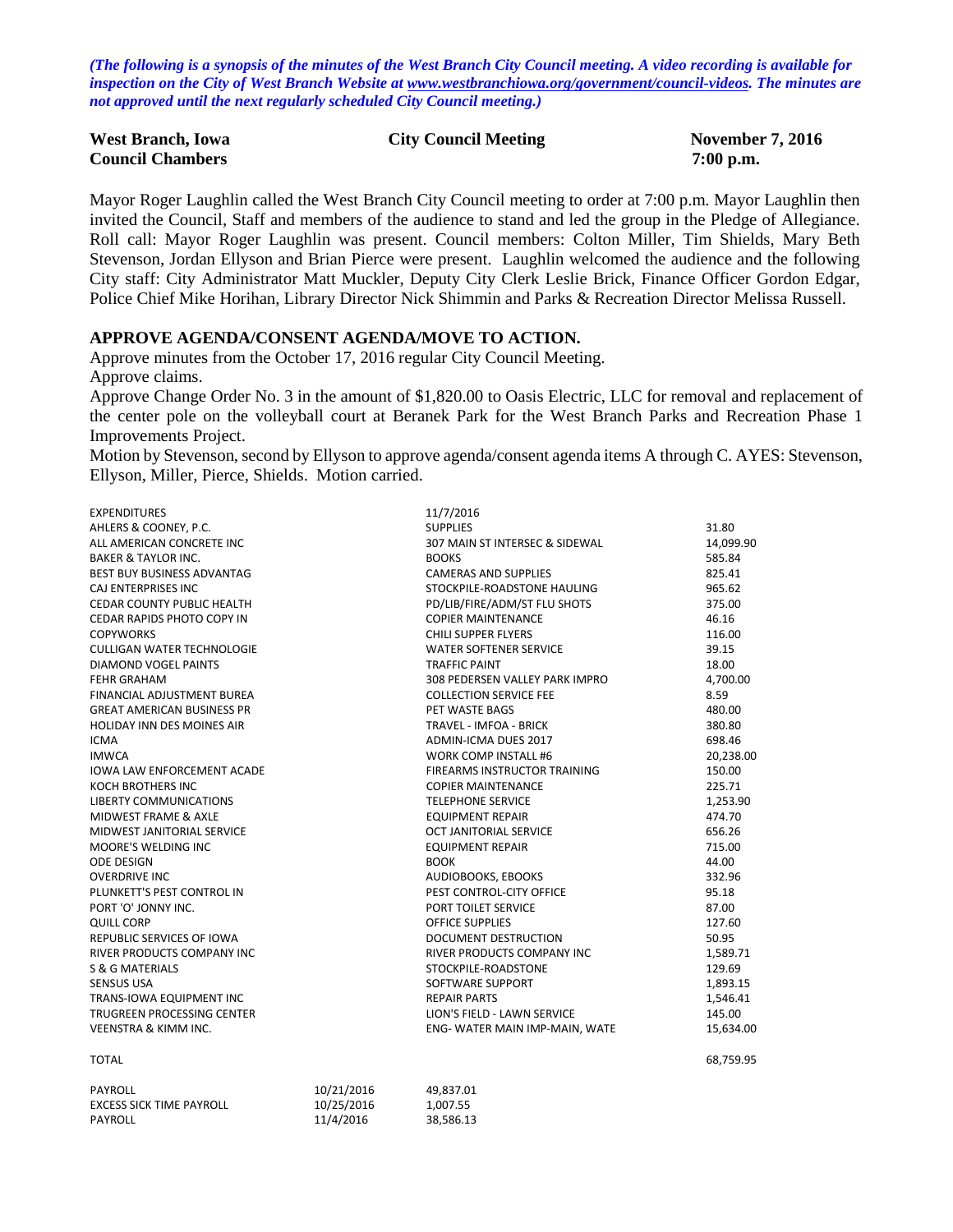| ALL AMERICAN CONCRETE           | 309 PHASE 1 PARK IMPROVEMENTS      | 154,975.11 |
|---------------------------------|------------------------------------|------------|
| <b>LESLIE BRICK</b>             | TRAVEL-IMFOA                       | 121.50     |
| <b>CEDAR COUNTY COOP</b>        | <b>VEHICLE FUEL</b>                | 1,755.68   |
| <b>IHEART MEDIA</b>             | <b>ADVERTISING</b>                 | 724.00     |
| <b>IOWA STATE FAIR</b>          | <b>TICKETS</b>                     | 1,053.00   |
| REBECCA KNOCHE                  | <b>TRAVEL</b>                      | 94.34      |
| MEDIACOM                        | <b>CABLE SERVICE</b>               | 40.90      |
| MISCELLANEOUS VENDORS           | UTILITY REFUNDS                    | 87.20      |
| PITNEY BOWES PURCHASE POWER     | <b>POSTAGE</b>                     | 500.00     |
| PORT O JONNY INC                | PORTABLE TOILET RENTAL             | 87.00      |
| PRO-VISION                      | <b>SUPPLIES</b>                    | 60.34      |
| QC ANALYTICAL SERVICES          | <b>LAB ANALYSIS</b>                | 584.00     |
| PAUL STAGG                      | <b>TRAVEL</b>                      | 241.41     |
| <b>UPS</b>                      | SEWER - SHIPPING                   | 62.06      |
| US BANK CORPORATE CARD          | SUPPLIES. TRAINING, TRAVEL EXPENSE | 1,419.65   |
| <b>VERIZON WIRELESS</b>         | <b>WIRELESS SERVICE</b>            | 895.31     |
| WALMART COMMUNITY/GEMB          | <b>BOOKS, SUPPLIES</b>             | 333.25     |
| <b>MCKENNA WALSH</b>            | <b>VOLLEYBALL REF</b>              | 45.00      |
| <b>WEST BRANCH FORD</b>         | <b>VEHICLE MAINTENANCE</b>         | 109.22     |
| <b>WEST BRANCH TIMES</b>        | ADVERTISING                        | 1,179.83   |
| <b>HANNAH WESTCOTT</b>          | <b>VOLLEYBALL REF</b>              | 60.00      |
| <b>TOTAL</b>                    |                                    | 164,428.80 |
| <b>GRAND TOTAL EXPENDITURES</b> |                                    | 322,619.44 |
|                                 |                                    |            |
| <b>FUND TOTALS</b>              |                                    |            |
| 001 GENERAL FUND                | 56,855.15                          |            |
| 022 CIVIC CENTER                | 318.39                             |            |
| 031 LIBRARY                     | 12,761.30                          |            |
| 036 TORT LIABILITY              | 22,516.60                          |            |
| 110 ROAD USE TAX                | 10,186.83                          |            |
| 112 TRUST AND AGENCY            | 15,263.65                          |            |
| 306 4TH ST IMPROVEMENTS PROJ    | 2,987.74                           |            |
| 307 MAIN ST INTERSECTION IMP    | 14,630.90                          |            |
| 308 PARK IMP - PEDERSEN VALLEY  | 4,700.00                           |            |
| 309 PHASE 1 PARK IMPROVEMENTS   | 154,975.11                         |            |
| 310 COLLEGE STREET BRIDGE       | 2,834.50                           |            |
| 600 WATER FUND                  | 13,939.97                          |            |
| 610 SEWER FUND                  | 10,649.30                          |            |
| <b>GRAND TOTAL</b>              | 322.619.44                         |            |

# **COMMUNICATIONS/OPEN FORUM**

Blake Shultice- Hoover Elementary 4<sup>th</sup> grade Social Studies teacher. Shultice explained that the students were learning how government works and how bills (ordinances) were passed into law. Several students appeared before the Council and presented a request for an ordinance to allow chickens in West Branch. The students outlined the steps they used to define the rules of the ordinance.

Chief Mike Horihan requested the Council to consider a business accommodation for additional restricted parking for patients of Muscatine Physical Therapy during daytime business hours on North Downey Street. Council members expressed concern with giving preferential parking to certain businesses when accommodations are not given to others. Horihan said he would visit again with the business and see if other alternatives could be worked out.

#### **PUBLIC HEARING/NON-CONSENT AGENDA**

Mayor Pro Tem Colton Miller - Appointments/Reappointments/Move to action.

Cole Tisinger, Volunteer – West Branch Fire & Rescue Department

Mikayla Hunter, Cadet – West Branch Fire and Rescue Department

Motion by Miller, second by Shields to approve appointments/reappointments. AYES: Miller, Shields, Pierce, Stevenson, Ellyson. Motion carried.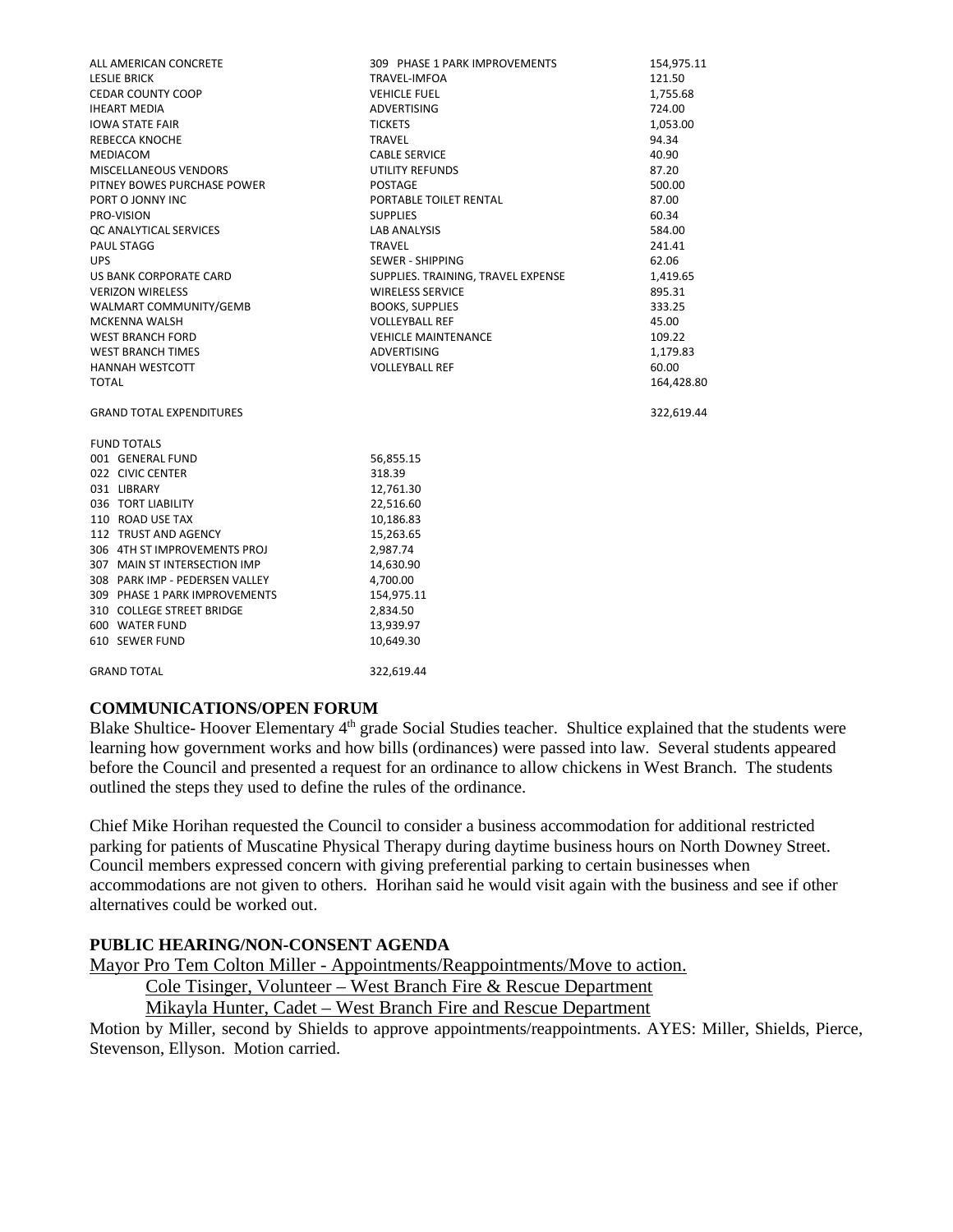#### Resolution 1524, directing the Mayor to send a zoning confirmation letter to VBJ LLC./Move to action.

Motion by Pierce, second by Ellyson to approve Resolution 1524. AYES: Pierce, Ellyson, Stevenson, Shields, Miller. Motion carried.

# City Attorney Kevin Olson - Discussion of Incentives for Cotton Creek Mill

Olson explained that the City had received a request from the owner for a loan in the amount of \$20,000 with terms of repaying over a two year period. The owner would be required to submit a business plan and present it to the Council for consideration.

#### Second Reading of Ordinance 743, Amending Title Chapter 92 "Water Rates."/Move to action.

Stevenson expressed her concern on the proposed rate structure and didn't feel it encouraged water conservation. She commented that she had previously voted in favor of it but after further consideration, could not support the proposed structure. Miller and Pierce also indicated that they hadn't changed their position. Motion by Shields, second by Ellyson to approve the second reading of Ordinance 743. AYES: Shields, Ellyson. NAYS: Miller, Stevenson, Pierce. Motion failed.

#### First Reading of Ordinance 744, Amending Chapter 69 of the Code of Ordinances regarding parking regulations./Move to action.

Olson explained that this amendment would prohibit parking between the curb and the sidewalk. Horihan commented that with the current code was vague and needed to be clarified in order to be enforced. He stated that he had noticed several cars parking in the city right-of-way and that it does pose a safety concern as well as other issues. Council members observed that the resolution indicated 'sidewalk and curb' and felt that since some streets didn't have 'curbs' that a revision should be made to the resolution clarifying the violation area.

Motion by Shields, second by Stevenson to postpone first reading of Ordinance 744 until the next City Council meeting. Olson will rewrite the ordinance change. AYES: Shields, Stevenson, Pierce, Miller, Ellyson. Motion carried.

Resolution 1525, authorizing internal advance to the tax increment financing fund./Move to action. Motion by Stevenson, second by Miller to approve Resolution 1525. AYES: Stevenson, Miller, Ellyson, Shields, Pierce. Motion carried.

Resolution 1526, approving the West Branch Police Department Policies and Procedures Manual./Move to action.

Motion by Miller, second by Shields to approve Resolution 1526. AYES: Miller, Shields, Ellyson, Stevenson, Pierce. Motion carried.

Resolution 1527, approving various contracts for the 2017 Hoover's Hometown Days Celebration in the amount of \$41,644.00./Move to action.

Motion by Miller, second by Pierce to approve Resolution 1527. AYES: Miller, Pierce, Ellyson, Shields, Stevenson. Motion carried.

Resolution 1528, designating Foster Street as a Special 20 MPH Speed Zone per Subsection 63.04(2)A in the Code of Ordinances of the City of West Branch, Iowa./Move to action.

Motion by Pierce, second by Ellyson to approve Resolution 1528. AYES: Pierce, Ellyson, Miller, Stevenson. Shields. Motion carried.

Resolution 1529, approving legal services agreement and authority to represent with Lynch Dallas, PC in an amount not to exceed \$2,300./Move to action.

Motion by Shields, second by Miller to approve Resolution 1529. AYES: Shields, Miller, Stevenson, Pierce, Ellyson. Motion carried.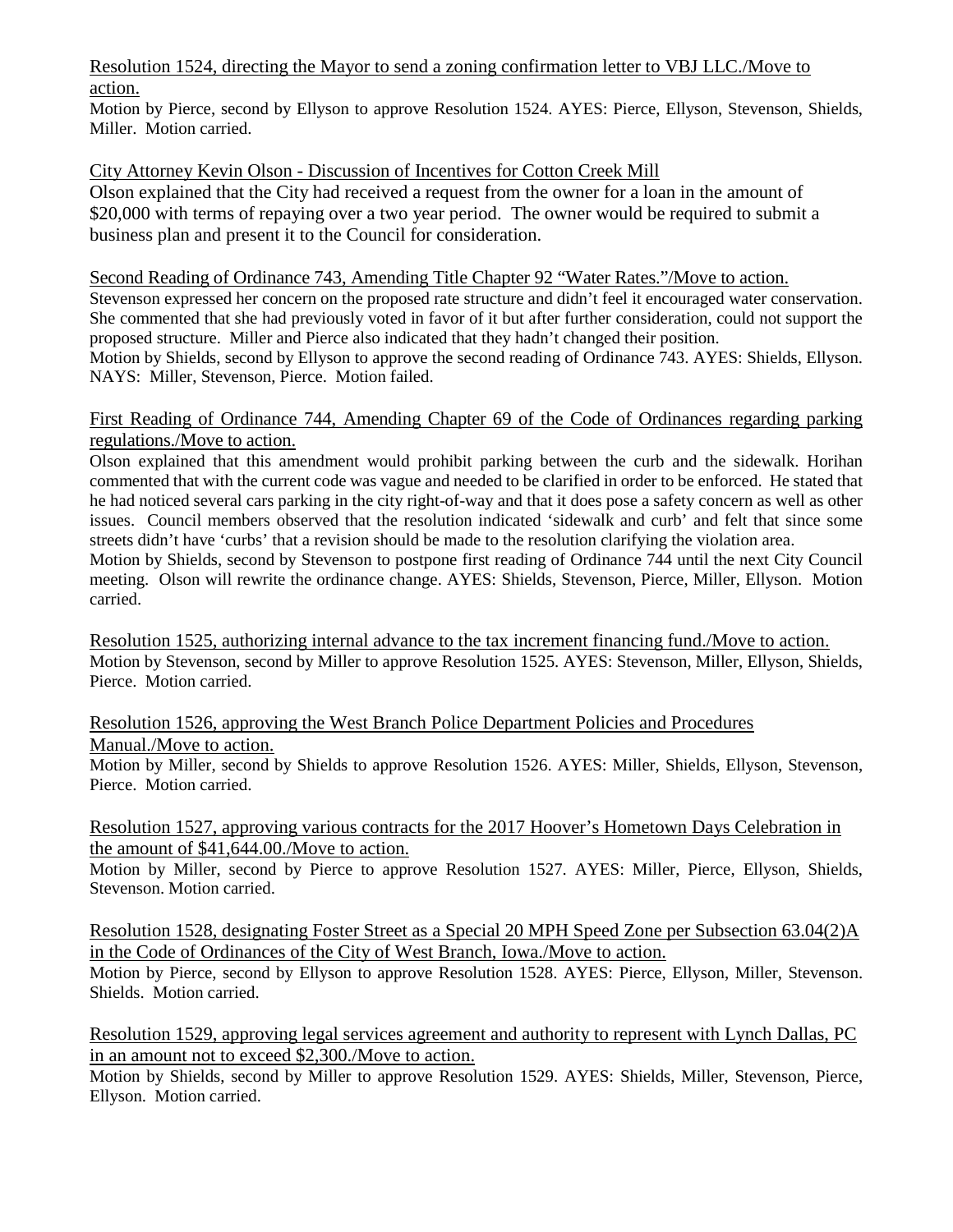City Administrator Matt Muckler - FY17 Capital Improvement Projects

Muckler presented two versions of the plan to Council with changes in prioritizing projects. After some discussion the Council preferred version A.

Resolution 1522, approving two engineering services agreements with Veenstra & Kimm, Inc. for the Main Street Sidewalk Improvements – Phase 4 and the North First Street Improvements Projects in an amount not to exceed \$51,050./Move to action.

Motion by Stevenson, second by Pierce to approve Resolution 1522. AYES: Stevenson, Pierce, Ellyson, Shields, Miller. Motion carried.

Resolution 1530, considering the issue of whether Acciona Windpower North America, LLC should be rebated a portion of tax increment revenues./Move to action.

Motion by Miller, second by Ellyson to approve Resolution 1530. AYES: Miller, Ellyson, Stevenson, Pierce, Shields. Motion carried.

Resolution 1531, approving Supplemental Agreement No. 1 – Phase II Final Design Services on the College Street Bridge Replacement Project with Veenstra & Kimm, Inc. for the lump sum of \$92,860./Move to action.

Motion by Shields, second by Stevenson to approve Resolution 1531. AYES: Shields, Stevenson, Miller, Ellyson, Pierce. Motion carried.

Resolution 1532, accepting the West Branch, Iowa Main Street Intersection and Sidewalk Improvements Project as substantially complete./Move to action.

Motion by Miller, second by Pierce to approve Resolution 1532. AYES: Miller, Pierce, Shields, Stevenson, Ellyson. Motion carried.

Resolution 1533, approving a commercial services agreement with TruGreen Commercial in the amount of \$2,504./Move to action.

Motion by Miller, second by Pierce to approve Resolution 1533. AYES: Miller, Pierce, Ellyson, Stevenson, Shields. Motion carried.

Resolution 1534, authorizing new funds./Move to action.

Muckler stated that four new funds would be created per the auditor's request. The funds will be used for future capital improvement projects and will enable better spending tracking on projects. Muckler indicated funds will be set up for North 1<sup>st</sup> Street, Main Street Sidewalk Phase 4, Main Street Water Main project and I&I Phase II. Motion by Miller, second by Ellyson to approve Resolution 1534. AYES: Miller, Ellyson, Pierce, Shields, Stevenson. Motion carried.

Resolution 1535, authorizing internal advance to the tax increment financing fund./Move to action. Motion by Miller, second by Ellyson to approve Resolution 1535. AYES: Miller, Ellyson, Stevenson, Pierce, Shields. Motion carried.

Resolution 1536, authorizing the transfer of funds./Move to action.

Motion by Miller, second by Ellyson to approve Resolution 1536. AYES: Miller, Ellyson, Shields, Stevenson, Pierce. Motion carried.

# **CITY STAFF REPORTS**

# Library/IT Director Nick Shimmin – West Branch Public Library Annual Report

Shimmin presented the FY16 report (July 1, 2015 – June 30, 2016) and highlighted the library's visitor counts, circulation (number of items checked out) and electronic use statistics. He also noted some physical changes the library made this year to the children's area which included new furniture. Shimmin also